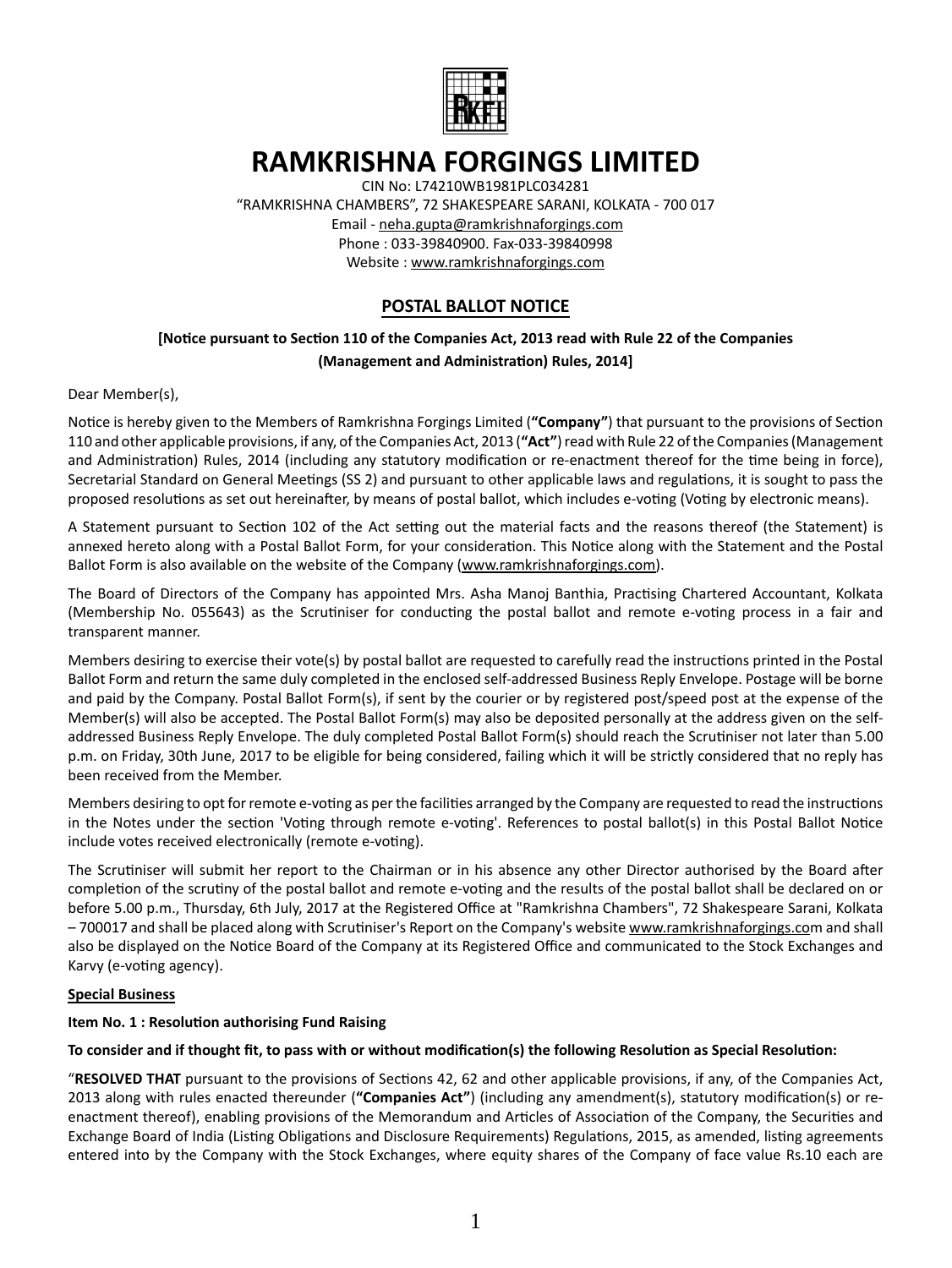listed and in accordance with the provisions of the Securities and Exchange Board of India (Issue of Capital and Disclosure Requirements) Regulations, 2009, as amended ("SEBI ICDR Regulations"), Foreign Exchange Management Act, 1999 as amended, Foreign Exchange Management (Transfer or Issue of Security by a Person Resident outside India) Regulations, 2000, and subject to other required rules, regulations, guidelines, notifications and circulars issued by the Securities and Exchange Board of India (**"SEBI"**), the Reserve Bank of India (**"RBI"**), the Government of India (**"GOI"**), the Stock Exchanges and/or any other competent authorities from time to time to the extent applicable, subject to such approvals, permissions, consents and sanctions as may be necessary from SEBI, Stock Exchanges, RBI, GOI and/or any other concerned statutory or other relevant authorities as may be required in this regard and further subject to such terms and conditions or modifications as may be prescribed or imposed by any of them while granting any such approvals, permissions, consents and/or sanctions which may be agreed to by the Board of Directors of the Company ("Board" which term shall include any Committee thereof which the Board may have constituted or hereinafter constitute to exercise its powers including the powers conferred by this Resolution), consent of the Company be and is hereby accorded to the Board in its absolute discretion to offer, issue and allot equity shares (**"Equity Shares"**) for an amount not exceeding Rs. 200 crores (Rupees Two Hundred Crores only), at such premium / discount, as applicable, as the Board deems fit, to qualified institutional buyers in accordance with Chapter VIII of the SEBI ICDR Regulations, through a qualified institutional placement ("QIP") and / or private placement offer letter and/or such other documents/writings/ circulars / memorandum in such manner, by way of cash and on such terms and conditions as may be determined and deemed appropriate by the Board in its absolute discretion at the time of such issue and allotment considering the prevailing market conditions and other relevant factors in consultation with the merchant banker(s) to be appointed by the Company.

**RESOLVED FURTHER THAT** in the event the Equity Shares are issued in the course of QIP under Chapter VIII of SEBI ICDR Regulations, as amended from time to time, the pricing shall be determined in compliance with principles and provisions set out in Regulation 85 of Chapter VIII of the SEBI ICDR Regulations, as amended from time to time. The Company may offer a discount of not more than 5% (Five percent) on the price calculated for the QIP or such other discount as may be permitted under SEBI ICDR Regulations, as amended from time to time.

**RESOLVED FURTHER THAT** the allotment of Equity Shares, as may be decided by the Board shall be completed within twelve months from the date of shareholder's resolution or such other time as may be allowed under the applicable law from time to time and the Equity Shares shall not be eligible to be sold for a period of one year from the date of allotment, except on a recognised Stock Exchange, or except as may be permitted from time to time under the SEBI ICDR Regulations.

**RESOLVED FURTHER THAT** the relevant date for the purpose of the pricing of the Equity Shares shall be the meeting in which the Board decides to open the issue.

**RESOLVED FURTHER THAT** for the purpose of giving effect to the above resolutions, the consent of the Company be and hereby accorded to the Board to do all such acts, deeds, matters and things including, but not limited to, finalisation and approval of the offer documents(s) / private placement offer letter, determining the form and manner of the issue, including the class of investors to whom the Equity Shares are to be issued and allotted, number of Equity Shares to be allotted, issue price, face value, execution of various transaction documents, as the Board may in its absolute discretion deem fit and to settle all questions, difficulties or doubts that may arise in regard to the issue, offer or allotment of Equity Shares and utilisation of the proceeds as it may in its absolute discretion deem fit, without being required to seek any further consent or approval of the members or otherwise, to the end and intent that they shall be deemed to have given their approval thereto expressly by the authority of this resolution, and accordingly any such action, decision or direction of the Board shall be binding on all the members of the Company.

**RESOLVED FURTHER THAT** the Equity Shares to be created, issued allotted and offered in terms of this Resolution shall be subject to the provisions of the Memorandum and Articles of Association of the Company.

**RESOLVED FURTHER THAT** the Equity Shares shall be listed with the Stock Exchanges, where the existing equity shares of the Company are listed and the same shall rank pari passu with the existing equity shares of the Company. The number and/or price of the Equity Shares shall be appropriately adjusted for corporate actions such as bonus issue, rights issue, stock split, merger, demerger, transfer of undertaking, sale of division or any such capital or corporate restructuring.

**RESOLVED FURTHER THAT** the approval of the Company is hereby accorded to the Board to appoint merchant bankers, underwriters, depositories, registrars, bankers, lawyers, advisors and all such agencies as may be involved or concerned in the issue and to remunerate them by way of commission, brokerage, fees or the like (including reimbursement of their actual expenses) and also to enter into and execute all such arrangements, contracts/ agreements, memorandum, documents, etc., with such agencies, to seek the listing of Equity Shares on one or more recognised Stock Exchange(s), to affix Common Seal of the Company on any arrangements, contracts/agreements, memorandum, documents, etc. as may be required.

**RESOLVED FURTHER THAT** for the purpose of giving effect to the above, the Board in consultation with the merchant banker(s), advisors and/or other intermediaries as may be appointed by the Company in relation to the issue of Equity Shares, be and is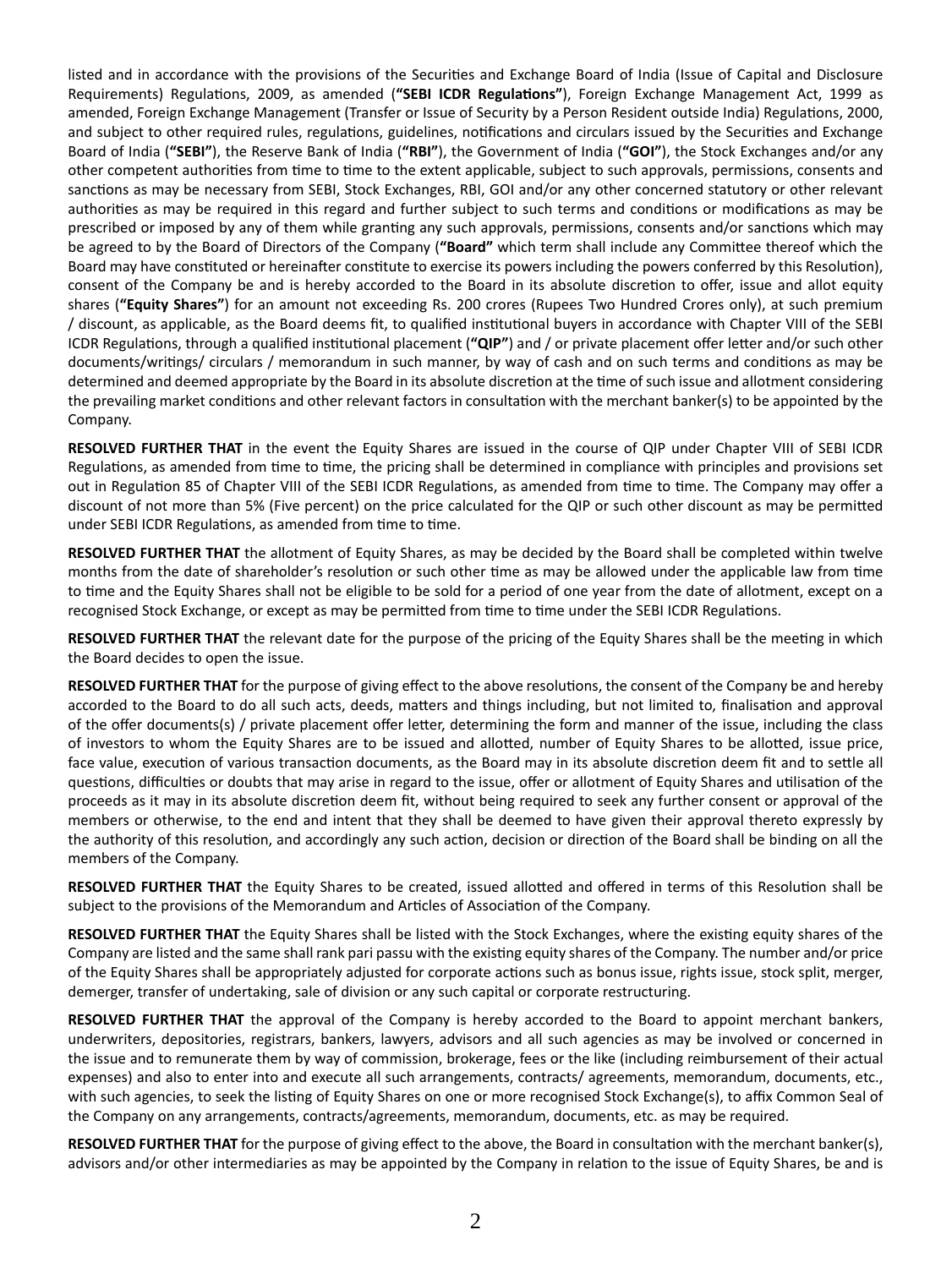hereby authorised on behalf of the Company to take all actions and do all such acts, deeds, matters and things as it may, in its absolute discretion, deem necessary, desirable or expedient for the issue and allotment of Equity Shares and listing thereof with the Stock Exchanges or otherwise as may be required in relation to the issue and to resolve and settle all questions and difficulties that may arise in the issue, offer and allotment of Equity Shares, including finalisation of the number of Equity Shares to be issued, terms and timing of the issue of Equity Shares, identification of the Qualified Institutional Investors to whom Equity Shares are to be offered, utilisation of the proceeds and other related, incidental or ancillary matters as the Board may deem fit at its absolute discretion, to make such other applications to concerned statutory or regulatory authorities as may be required in relation to the issue of Equity Shares and to agree to such conditions or modifications that may be imposed by any relevant authority or that may otherwise be deemed fit or proper by the Board and to do all acts, deeds, matters and things in connection therewith and incidental thereto as the Board, in its absolute discretion, deems fit and to settle any questions, difficulties or doubts that may arise in relation to the any of the aforesaid or otherwise in relation to the issue of Equity Shares.

**RESOLVED FURTHER THAT** the Board be and is hereby authorised to delegate (to the extent permitted by law) all or any of the powers herein conferred to any officer of the Company."

#### **Item No. 2 : Increase in Authorised Share Capital**

#### To consider and if thought fit, to pass with or without modification(s) the following Resolution as an Ordinary Resolution:

"RESOLVED THAT pursuant to the provisions of Sections 61, 64 and other applicable provisions of the Companies Act, 2013, (including any statutory modification or re-enactment thereof for time being in force) and rules made thereunder, the provisions of the Memorandum and Articles of Association of the Company, the Authorised Share Capital of the Company be and is hereby increased from Rs. 29,75,00,000 (Rupees Twenty Nine Crores and Seventy Five Lakhs only) divided into 2,97,50,000 (Two Crores Ninety Seven Lakhs and Fifty Thousand) equity shares of Rs. 10 each to Rs. 33,25,00,000 (Rupees Thirty Three Crore Twenty Five Lakhs only) divided into 3,32,50,000 (Three Crores Thirty Two Lakhs and Fifty Thousand) equity shares of Rs. 10 each."

"**RESOLVED FURTHER THAT,** Board of Directors of the Company and the Company Secretary be and are hereby severally authorised to file necessary forms with the Registrar of Companies and do all such acts, deeds, matters and things as may be required to be done to give effect to the above resolution."

#### **Item No. 3: Amendment of Memorandum of Association consequent upon increase in the Authorised Share Capital of the Company**

#### To consider and if thought fit, to pass with or without modification(s) the following Resolution as an Ordinary Resolution:

"RESOLVED THAT pursuant to provisions of Section 61 and other applicable provisions, if any, of the Companies Act, 2013, (including any statutory modification or re-enactment thereof for time being in force) and rules made thereunder, the existing Clause V of the Memorandum of Association of the Company be and is hereby altered by substituted with following new Clause V:

V. The Authorised Share Capital of the Company is Rs.33,25,00,000 (Rupees Thirty Three Crore Twenty Five Lakhs only) divided into 3,32,50,000 equity shares of Rs. 10 each. The Company shall have power to increase or reduce the Share Capital from time to time as it may think proper, and the shares forming the capital, original, increased or reduced, may be divided into such classes, and may be issued with any preferential, deferred, qualified or special rights, privileges and conditions, or with such qualifications as regards preference, dividend, return of capital, voting or other special incidents, and to be held on such terms as may be attached thereto, or as may be provided by the Company's Articles of Association for the time being, but so that where shares are issued with any preferential or special rights attached thereto, such rights shall not be alterable otherwise than pursuant to the provisions of the Company's Articles of Association for the time being.

**RESOLVED FURTHER THAT** Board of Directors of the Company and the Company Secretary be and are hereby severally authorised to file necessary forms with the Registrar of Companies and do all such acts, deeds, matters and things as may be required to be done to give effect to the above resolution."

#### **Item No. 4 : Increase in investment limits of Foreign InsƟtuƟonal Investors and Foreign Porƞolio Investors**

#### To consider and if thought fit, to pass with or without modification(s) the following Resolution as Special Resolution:

"**RESOLVED THAT** pursuant to the applicable provisions of Foreign Exchange Management Act, 1999, the Foreign Exchange Management (Transfer or Issue of Security by a Person Resident Outside India) Regulations, 2000, Foreign Direct Investment Policy, Companies Act, 2013 and all other applicable rules, regulations, circulars, directions, notifications, press notes, guidelines and laws (including any statutory modifications or re-enactment thereof, from time to time) and subject to all applicable approvals, permissions and sanctions and subject to such conditions as may be prescribed by any of the concerned authorities while granting such approvals, permissions and sanctions, which may be agreed to by the Board of Directors of the Company (hereinafter referred to as the "Board" which term shall be deemed to include a Committee thereof for the time being exercising the powers conferred on the Board by this Resolution, to which Committee any such powers of the Board may be delegated by the Board), consent of the Company be and is hereby accorded to the Board to permit Foreign Institutional Investors ("FII")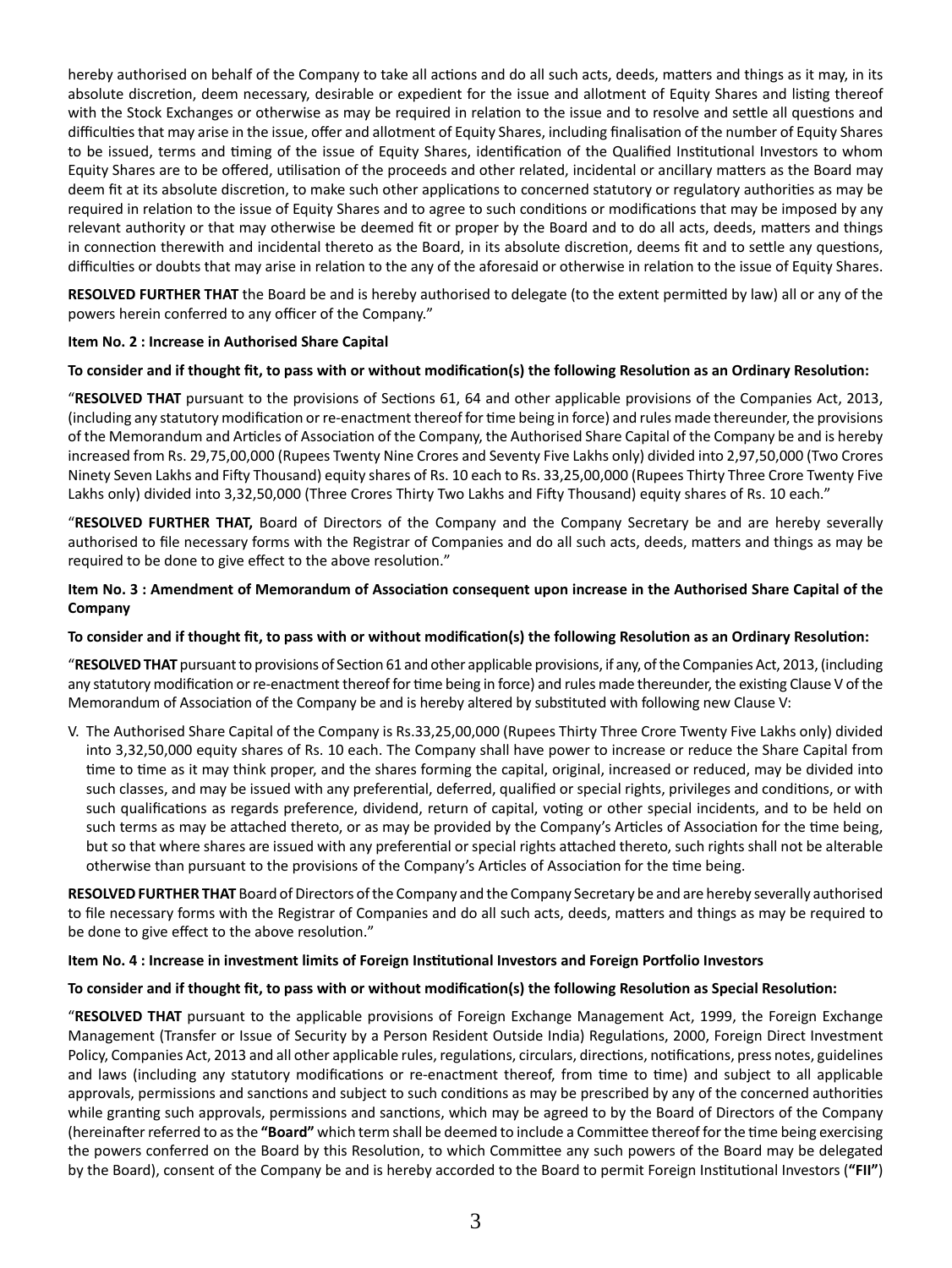registered with the Securities and Exchange Board of India ("SEBI") to acquire and hold, on their own account and/or and on behalf of their SEBI approved sub-accounts or Foreign Portfolio Investors ("FPI"), equity shares of the Company, provided that the equity shareholding of all such FIIs and sub-accounts put together shall not exceed 49% (Forty Nine per cent) of the total Paid-Up Equity Share Capital of the Company, provided however that the shareholding of each FII, on its own account and on behalf of each of the SEBI approved sub-accounts in the Company or FPI shall not exceed 10% (ten per cent) of the total Paid-Up Equity Share Capital of the Company or such limits as are applicable or may be prescribed, from time to time.

**RESOLVED FURTHER THAT** the Board be and is hereby authorised to do all such acts, deeds and things and execute all documents or writings as may be necessary, proper or expedient for the purpose of giving effect to this Resolution and for matters connected therewith or incidental thereto including intimating the concerned authorities or other regulatory bodies and delegating all or any of the power conferred herein to any Committee or Directors of the Company."

By order of the Board

Place : Kolkata **Rajesh Mundhra** Dated : May 19, 2017 *Company Secretary*

Registered Office: "Ramkrishna Chambers" 72 Shakespeare Sarani Kolkata - 700 017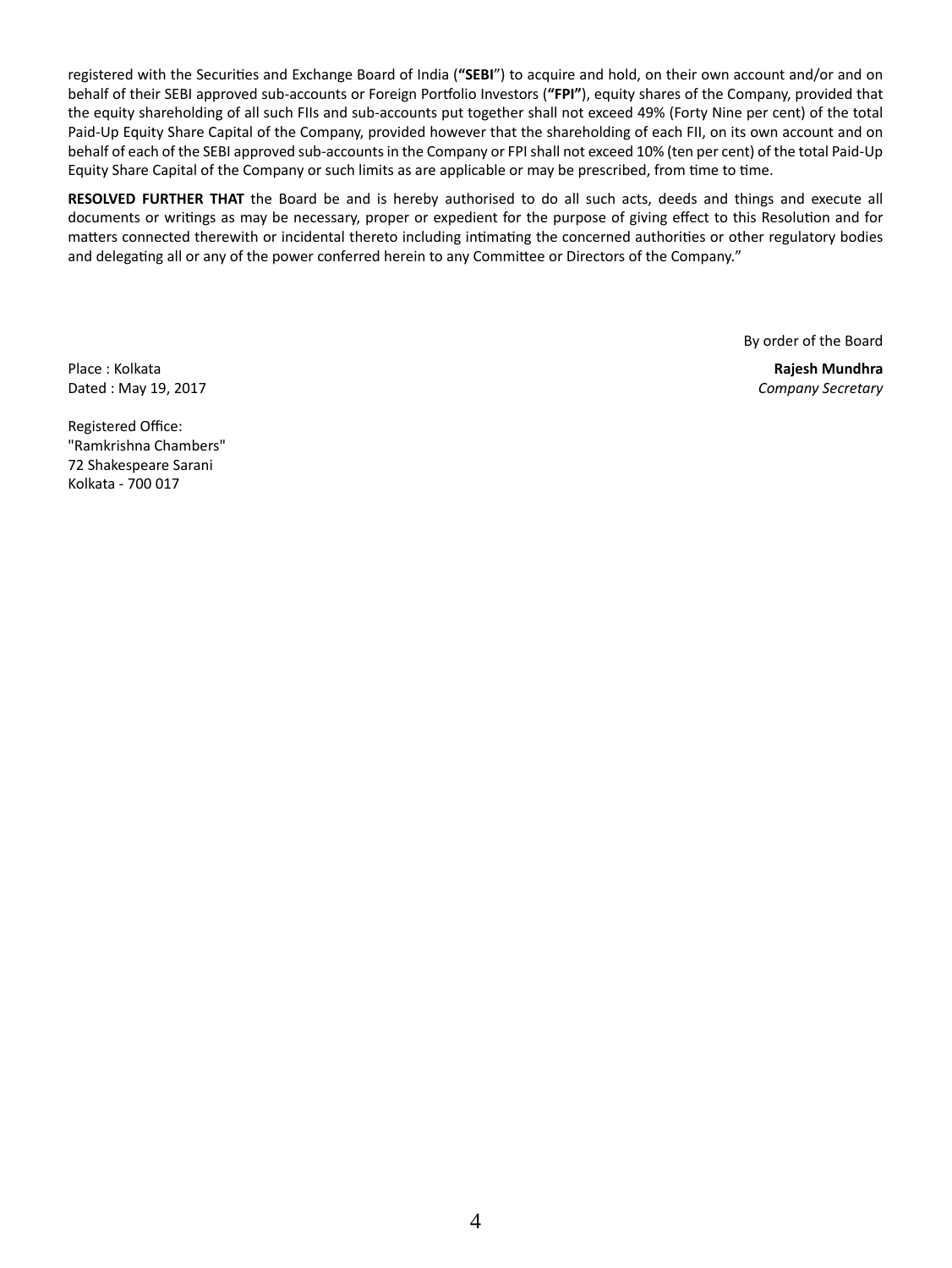#### **IMPORTANT NOTES :**

1. The Statement pursuant to Section 102(1) of the Companies Act, 2013, in respect of item nos. 1, 2, 3 and 4 which sets out details relating to Special Business, forms part of this Notice.

The Postal Ballot Notice is being sent to the Members whose names appear on the Register of Members/ List of Beneficial Owners as received from National Securities Depository Limited (NSDL) and Central Depository Services (India) Limited (CDSL) as on 19th May, 2017. The Postal Ballot Notice is being sent to Members in electronic form to their email addresses registered with their Depository Participants/ the Company's Registrar and Share Transfer Agent (R & T Agent) and Members who have not registered their e-mail IDs will receive Notice of Postal Ballot along with physical ballot form through other permissible means. Notice of Postal Ballot is also being sent to all the Directors and Auditors of the Company.

- 2. Members whose names appear on the Register of Members/ List of Beneficial Owners as maintained by the Depositories as on the Cut-off date i.e. 19th May, 2017 will be considered for the purpose of remote e-voting and Postal Ballot. A person **who is in receipt of this NoƟce but is not a member on the said date should treat this NoƟce for informaƟon purposes only**.
- 3. In compliance with the provisions of Sections 108, 110 and other applicable provisions, if any, of the Act, read with the relevant rules made thereunder and Regulation 44 of the Securities and Exchange Board of India (Listing Obligations and Disclosure Requirements) Regulations, 2015, as amended, the Company has also extended e-voting facility as an alternate, for its members to enable them to cast their votes electronically. The Company has engaged the services of Karvy Computershare Private Limited (Karvy) as the agency to provide remote e-voting facility. The instructions for Members opting for remote e-voting are annexed to this Notice
- 4. Members can opt for only one mode of voting i.e., either by postal ballot or remote e-voting. In case Members cast their votes through both the modes, voting done by remote e-voting shall prevail and votes cast through physical Postal Ballot Form will be treated as invalid.
- 5. Members who have received Postal Ballot Notice by email and who wish to vote through physical Postal Ballot Form or in case a Member is desirous of obtaining a duplicate Postal Ballot Form, he or she may obtain the Ballot Form from (a) the Registrar and Share Transfer Agent (R & T Agent), M/s. Karvy Computer Share Private Limited, at Karvy Selenium Tower B, Plot Number 31 & 32, Financial District, Gachibowli, Nanakramguda, Serilingampally, Hyderabad - 500032, Telangana, India or mail to evoting@karvy.com or at telephone no. 040-6716-2222 or from (b) the Company at its Registered Office. The Registrar and Share Transfer Agent/Company shall forward the same along with self-addressed Business Reply Envelope to the Members or download the same from the Company's website i.e. www.ramkrishnaforgings.com.
- 6. Members desiring to exercise their votes by physical Postal Ballot are requested to carefully read the instructions printed in the Postal Ballot Notice and form and return the form duly completed and signed, in the enclosed self-addressed Business Reply Envelope to the Scrutiniser, so that it reaches the Scrutiniser not later than 5.00 p.m. on Friday, 30th June, 2017. The postage of such envelope will be borne and paid by the Company. However, envelopes containing postal ballots, if sent by courier or registered/speed post at the expense of the Members will also be accepted. The voting period begins on 1st June, 2017 (Thursday) from 9.00 a.m. and ends on 30th June, 2017 (Friday) at 5.00 p.m. The remote e-voting shall be disabled by Karvy thereafter. Postal Ballot Form received after 30th June, 2017 (Friday) at 5.00 p.m. will be strictly treated as if no reply has been received from the Member. Once the vote on a resolution is cast by the member, the member shall not be able to change it subsequently.
- 7. All the documents referred to in the Notice dated 19th May, 2017 shall be open for inspection by the Members at the Registered Office of the Company during normal working hours on any working day, excluding Saturdays, Sundays and Public Holidays between 11.00 am to 1.00 pm from the date of dispatch of the Notice till the last day of receipt of postal ballot Forms.
- 8. Members may address their queries regarding voting by Postal Ballot or remote e-voting to the Company Secretary/Karvy Computershare Private Limited, the Registrar and Share Transfer Agent of the Company at their office at Karvy Selenium Tower B, Plot No. 31 & 32, Gachibowli, Financial District, Nanakramguda, Serilingampally, Hyderabad - 500 032, Telangana, India or mail to evoting@karvy.com or at telephone no. 040-6716-2222.
- 9. The results of the postal ballot will be posted on the website of the Company www.ramkrishnforgings.com along with Scrutiniser's Report and shall be sent to the Stock Exchanges where the shares of the Company are listed and simultaneously to the Karvy facilitating the e-voting platform in this regard.
- 10. The Resolutions, if passed by majority, will be deemed to be passed on the last date specified for receipt of duly completed Postal Ballot Forms or e-voting, i.e., 30th June, 2017 (Friday). Members, who wish to be present at the venue at the time of declaration of the Result, may do so.
- 11. **Members who have not registered their e-mail addresses so far are requested to register the same for receiving all communicaƟon including Annual Report, NoƟces, Circulars, etc. from the Company electronically.**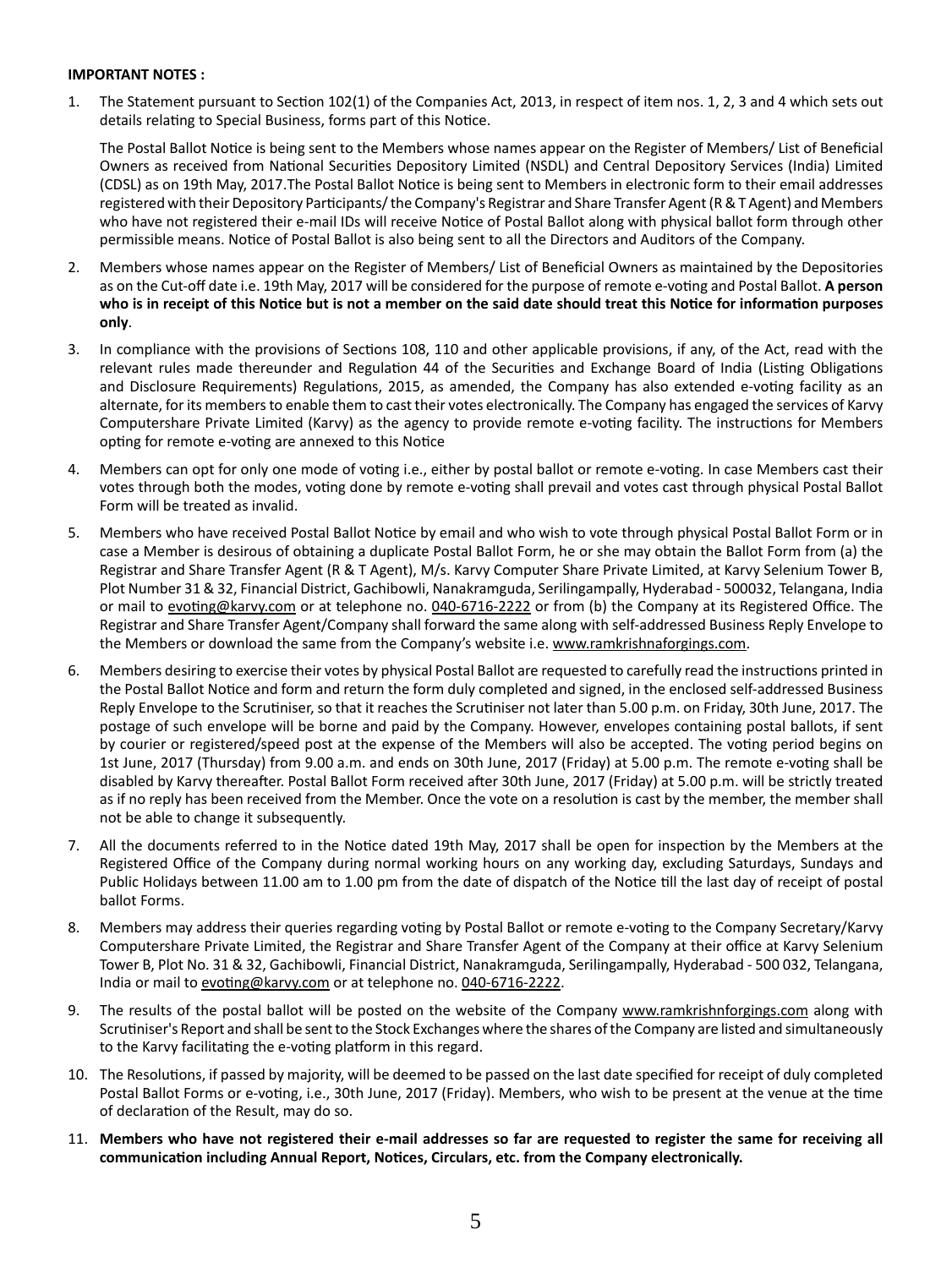#### **STATEMENT PURSUANT TO SECTION 102 OF THE COMPANIES ACT, 2013**

#### **Item No. 1**

The Company proposes to raise the capital for the purpose of capital expenditure for ongoing and future expansion projects, acquisition, working capital, repayment of loans and for general corporate purposes.

The Company has been exploring various avenues for raising funds by way of issue of equity shares (**"Equity Shares"**) to qualified institutional buyers, through a Qualified Institutions Placement ("QIP") by way of an offer document for an amount not exceeding Rs. 200 crores (Rupees Two Hundred Crores only), for cash and at such premium / discount, as applicable, as the Board deems fit and on such terms and conditions as may be determined and deemed appropriate by the Board in its absolute discretion at the time of such issue and allotment considering the prevailing market conditions and other relevant factors. The Equity Shares shall rank pari passu with the existing equity shares of the Company.

In the event of the issue of the Equity Shares as aforesaid by way of QIP, it will be ensured that:

- a) The relevant date for the purpose of pricing of the Equity Shares would, pursuant to Chapter VIII of the SEBI ICDR Regulations, be the date of the meeting in which the Board or duly authorised Committee thereof decides to open the proposed issue of Equity Shares;
- b) The pricing for this purpose shall be in accordance with Regulation 85 of Chapter VIII of the SEBI ICDR Regulations. The Company may offer a discount of not more than 5% (Five percent) on the price calculated for the QIP or such other discount as may be permitted under SEBI ICDR Regulations, as amended from time to time;
- c) The issue and allotment of Equity Shares shall be made only to Qualified Institutional Buyers (QIBs) within the meaning of SEBI ICDR Regulations and such Equity Shares shall be fully paid up on its allotment;
- d) The total amount raised in such manner and all previous QIPs made by the Company in a financial year would not exceed 5 times of the Company's net worth as per the audited balance sheet for the previous financial year;
- e) The Equity Shares shall not be eligible to be sold for a period of 1 year from the date of allotment, except on a recognised Stock Exchange or except as may be permitted from time to time by the SEBI ICDR Regulations.
- f) The Equity Shares shall be allotted within 12 months of the date of passing of the shareholders' resolution.

For making any further issue of shares to any person(s) other than existing equity shareholders of the Company, approval of members is required to be obtained by way of passing a Special Resolution, in pursuance to Section 62(1)(c) of the Companies Act, 2013.

Therefore, the Board recommends the resolution contained in Item No. 1 to be passed by the members so as to enable it to issue further Equity Shares.

The proposed issue is in the interest of the Company and your Directors recommend the resolution for your approval.

Neither the Directors, Managers, Key Managerial Personnel(s) nor their relatives are concerned or interested in the Resolution at Item No. 1.

#### **Item Nos. 2 and 3**

The present Authorised Share Capital of the Company of Rs. 29,75,00,000 (Rupees Twenty Nine Crores and Seventy Five Lakhs only) divided into 2,97,50,000 equity shares of Rs.10 each. For the purpose of capital raising, it is now proposed to increase the Authorised Share Capital to Rs. 33,25,00,000 (Rupees Thirty Three Crore Twenty Five Lakhs only) divided into 3,32,50,000 equity shares of Rs. 10 each. The increase in the Authorised Share Capital is done in accordance with Sections 14 and 61 of the Companies Act, 2013.

The alteration of the Authorised Share Capital clause of Memorandum of Association of the Company is purely consequential to this increase of the Authorised Share Capital of the Company. The altered Memorandum of Association shall be available for inspection during the period of voting by way of postal ballot.

The Board recommends passing of the Resolutions set out in the accompanying notice, as Ordinary Resolutions.

Neither the Directors, Managers, Key Managerial Personnel(s)nor their relatives are concerned or interested in the Resolutions at Item Nos. 2 and No. 3.

#### **Item No. 4**

In terms of Foreign Exchange Management Act, 1999 and the Foreign Exchange Management (Transfer or Issue of Security by a Person Resident Outside India) Regulations, 2000, the Foreign Institutional Investors ("FII") registered with the Securities and Exchange Board of India (**"SEBI"**) can acquire and hold on their own account and on behalf of their SEBI approved sub-accounts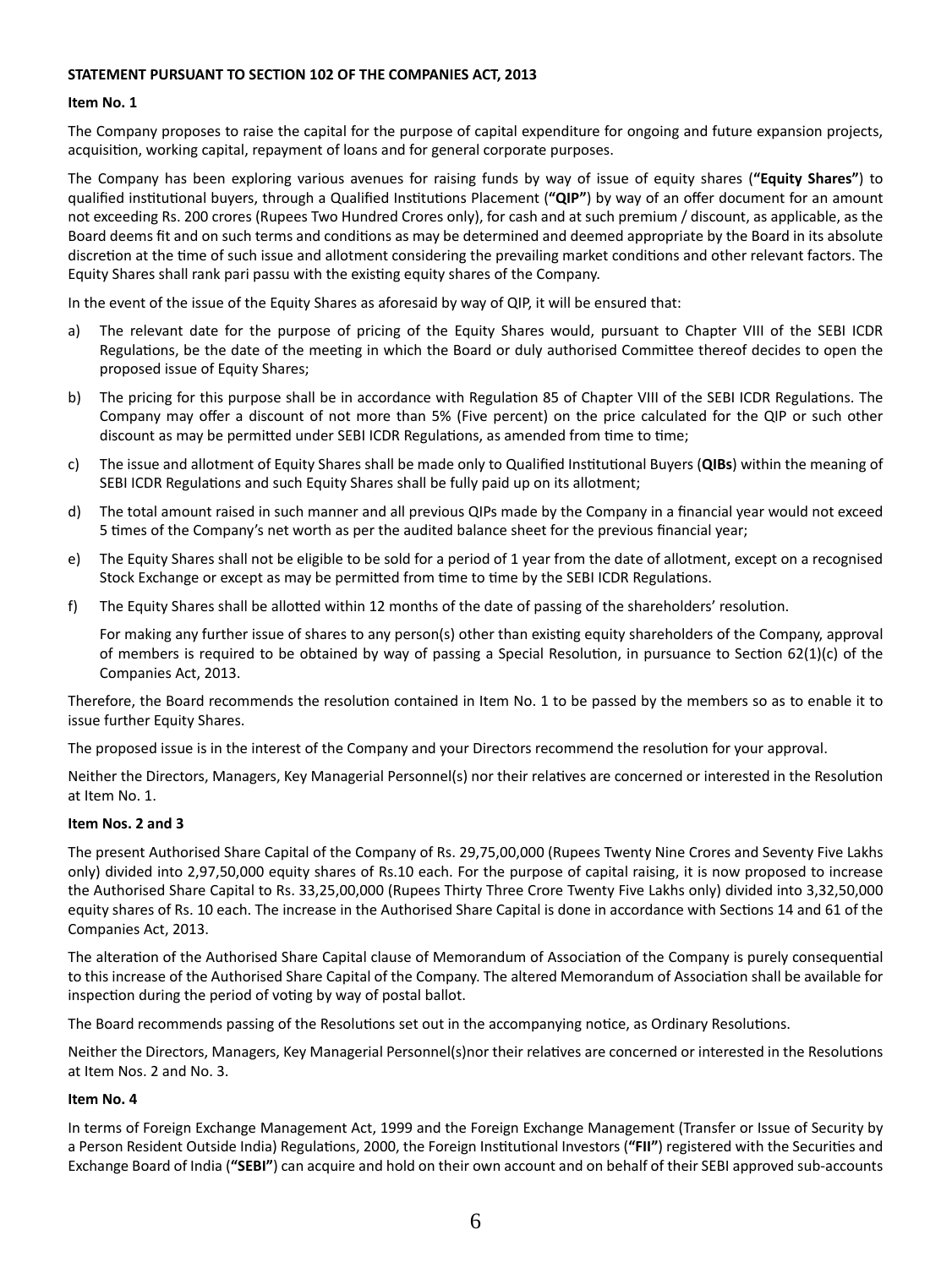or Foreign Portfolio Investors ("FPI") together, up to an aggregate limit of 24% of the paid up Equity Share capital of an Indian Company. The said Regulations further provide that the limit of 24% can be further increased up to the sectoral cap/statutory ceiling as applicable, by passing a resolution of the Board, a Special Resolution to that effect by its members and followed by necessary filings with the Reserve Bank of India.

As of 19th May, 2017 holding of FIIs/FPIs in the Company is approximately 8.87% of total paid up capital and the same has shown an increasing trend. To make more space for FIIs/FPIs to invest in the equity of the Company, it is proposed to increase the present limit of FII/FPIs shareholding in the Company from 24% to 49% of paid up equity share capital of the Company. The Board had vide a resolution dated 19th May, 2017, decided to increase the aggregate permissible limit of FIIs / FPIs in equity shareholding of the Company from 24% to 49% of the paid-up Equity Share Capital of the Company, subject to the approval of the members.

Accordingly, the Resolution set out at Item no. 4 of this notice is proposed to enable the FIIs / FPIs to acquire equity shares of the Company up to the revised ceiling limit of 49% of the paid-up Equity Share Capital of the Company under the Portfolio Investment Scheme of the Reserve Bank of India.

The Board recommends passing of the Resolutions set out in the accompanying notice, as Special Resolutions.

Neither the Directors, Managers, Key Managerial Personnel(s) nor their relatives are concerned or interested in the Resolution at Item No. 4.

By order of the Board

Place : Kolkata **Rajesh Mundhra**

Dated : May 19, 2017 *Company Secretary*

Registered Office: "Ramkrishna Chambers" 72 Shakespeare Sarani Kolkata - 700 017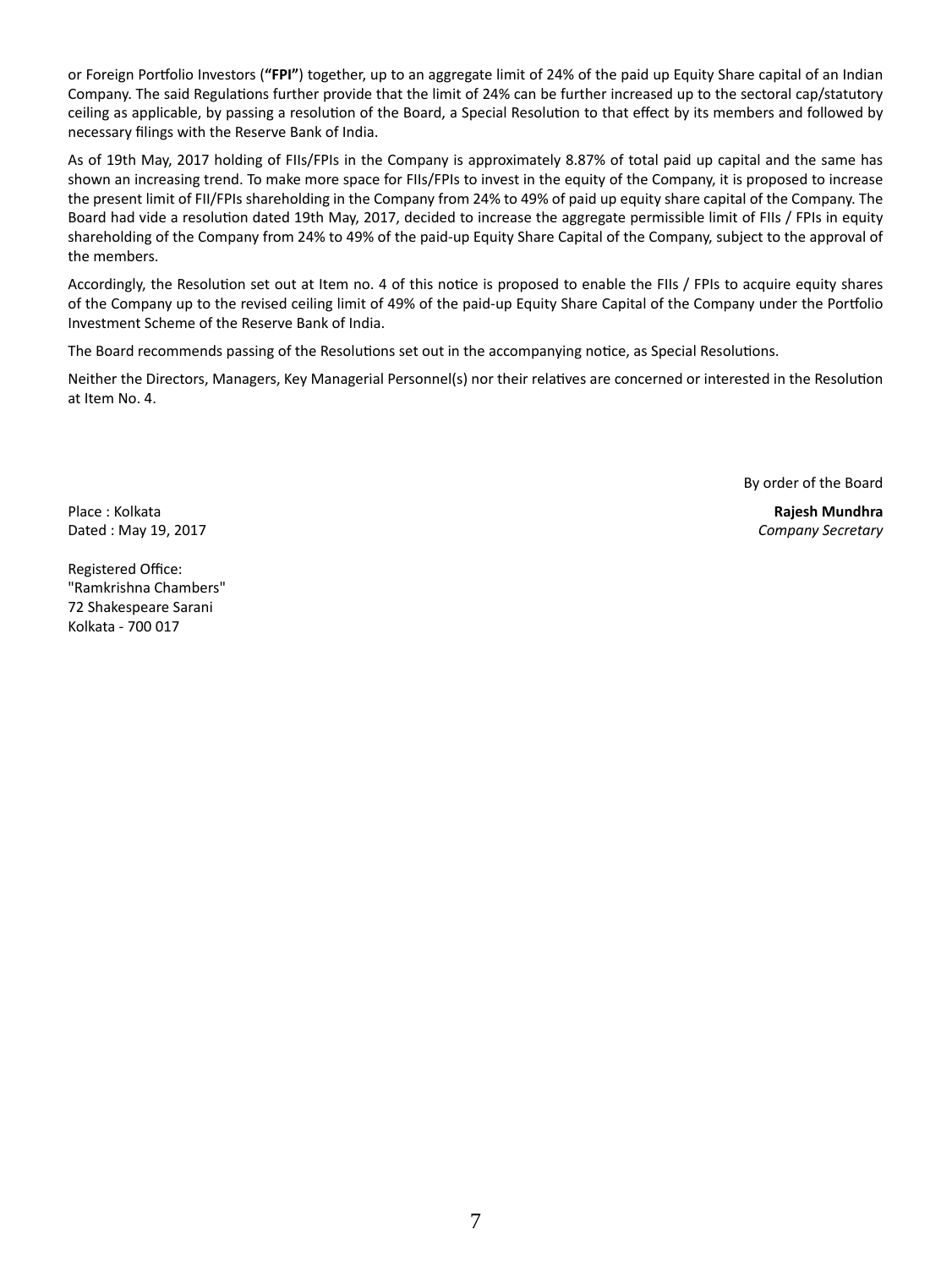

## **RAMKRISHNA FORGINGS LIMITED**

CIN No: L74210WB1981PLC034281 RAMKRISHNA CHAMBERS, 72 SHAKESPEARE SARANI, KOLKATA-700017. Email- neha.gupta@ramkrishnaforgings.com, Phone:033-39840900. Fax-033-39840998 Website: www.ramkrishnaforgings.com

## **POSTAL BALLOT FORM**

(Please read the instructions printed overleaf carefully before completing this form) Postal Ballot No.:

1. Name and Registered Address of the Sole/First named member (in block letters)

:

:

:

- 2. Name(s) of the Joint Member(s), if any
- 3. DP ID No./ Client ID No./ Registered Folio No. \* (\*applicable to investors holding shares in physical form)
- 4. Number of Equity Shares held :

I/We hereby exercise my/our vote(s) in respect of the Special Resolution(s) to be passed through postal ballot/ e-voting for the business stated in the Notice dated 19th May, 2017 by sending my/our assent (for) or dissent (against) to the said Resolution (please refer the Notice for full text of resolution) by placing a tick  $(\checkmark)$  mark at the appropriate box below:

| Item no.<br>of the<br>Notice. | <b>Brief Description</b>                                                                                                                                                                                                                                                                                                                                                                                           | No. of Equity<br>Share(s) for<br>which vote $(s)$<br>cast | I/We assent to<br>the Resolution<br>(FOR) | I/We dissent to<br>the Resolution<br>(AGAINST) |
|-------------------------------|--------------------------------------------------------------------------------------------------------------------------------------------------------------------------------------------------------------------------------------------------------------------------------------------------------------------------------------------------------------------------------------------------------------------|-----------------------------------------------------------|-------------------------------------------|------------------------------------------------|
| $1_{\cdot}$                   | Special Resolution for Raising Fund by issuing Equity shares in the<br>course of Qualified Institutional Placement (QIP) for an amount not<br>exceeding Rs. 200 crores                                                                                                                                                                                                                                             |                                                           |                                           |                                                |
| 2.                            | Ordinary Resolution for increase in Authorised Capital from Rs.<br>$29,75,00,000$ divided into $2,97,50,000$ equity shares of Rs. 10 each to<br>Rs. 33,25,00,000 divided into 3,32,50,000 equity shares of Rs. 10<br>each.                                                                                                                                                                                         |                                                           |                                           |                                                |
| 3 <sub>1</sub>                | Ordinary Resolution for amendment of Memorandum of Association<br>consequent upon increase in the Authorised share Capital of the<br>Company                                                                                                                                                                                                                                                                       |                                                           |                                           |                                                |
| 4.                            | Special Resolution for increase in investment limits of Foreign<br>Institutional Investors and Foreign Portfolio Investors provided that<br>the equity shareholding of all FIIs and sub-accounts put together shall<br>not exceed 49% and each FII, on its own account and on behalf of<br>each of the SEBI approved sub-accounts shall not exceed 10% of the<br>total paid-up Equity Share Capital of the Company |                                                           |                                           |                                                |

- Place :
- Date :

| Signature of Shareholder/authorised |  |
|-------------------------------------|--|
| Representative                      |  |

**------------------**"**--------------------------------------------**"**-------------------------------------------**"**-----------------**

**Particulars of E-Voting**

| $\frac{1}{2}$ at the diagrams of E-volting |         |          |  |  |  |  |
|--------------------------------------------|---------|----------|--|--|--|--|
| <b>E-voting Event Number (EVEN)</b>        | User ID | Password |  |  |  |  |
|                                            |         |          |  |  |  |  |

**Note: Please read the instructions printed overleaf carefully before exercising the vote.**